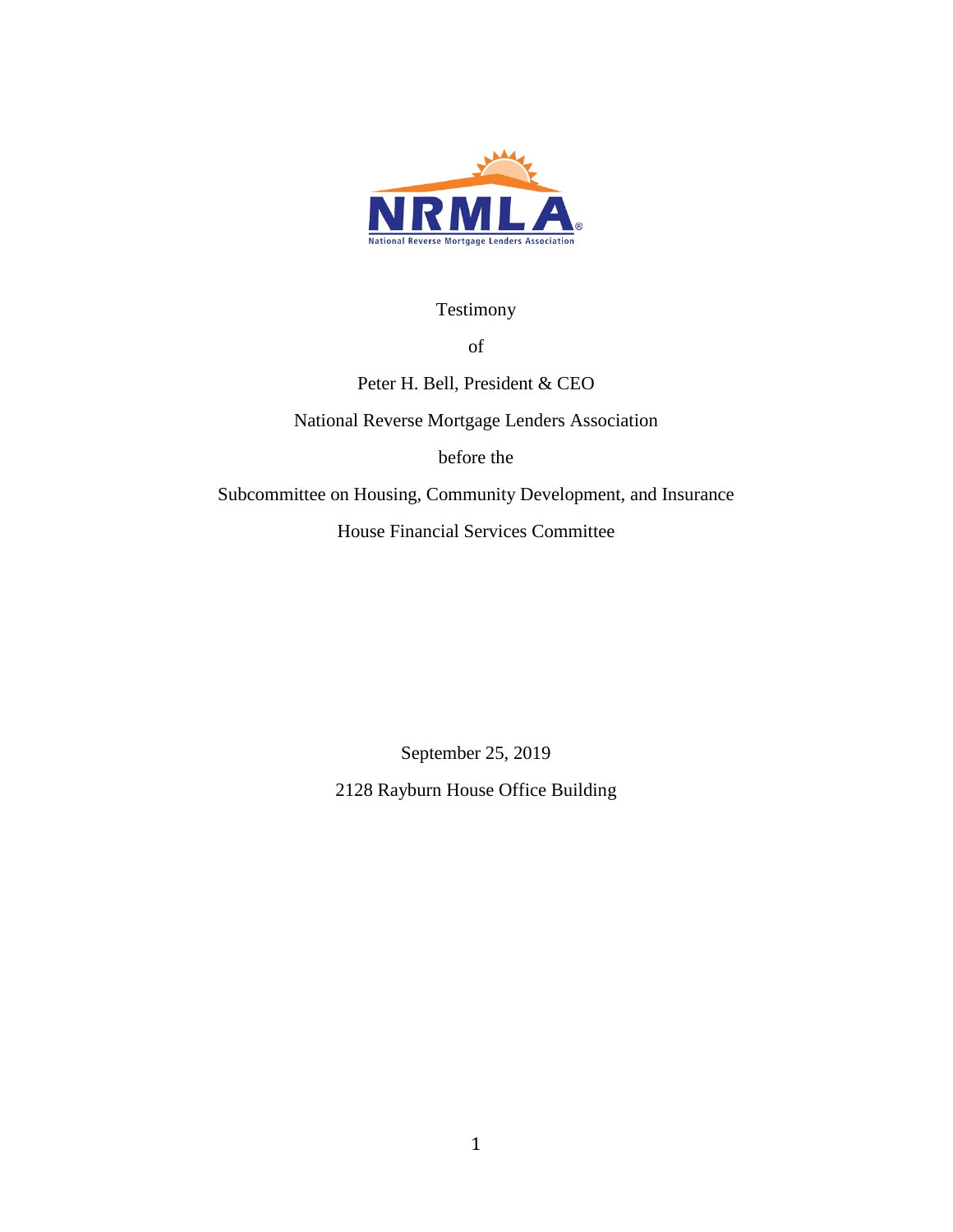### Statement of

# Peter H. Bell, President & CEO

## National Reverse Mortgage Lenders Association

In 1988, Congress authorized HUD to insure Home Equity Conversion Mortgages, FHAinsured reverse mortgages, to help meet the financial needs of elderly homeowners. (P.L. 100-242, Sec. 417).

A reverse mortgage is a form of home equity loan that was designed specifically for older homeowners, generally on fixed incomes, to enable them to draw down on their equity currently, but defer repayment until they vacate their home. The underlying concept is that retirees on fixed-incomes often have an asset base of home equity that can help fund their needs, including home maintenance and health care, when their current income and other resources might be insufficient for doing so.

After a thoughtful period of research and analysis, spearheaded by the late Edward Szymanoski, an career economist in the Office of Policy Development & Research at HUD, who dedicated his career to analyzing our nation's housing challenges, the Department initiated the HECM program, as a demonstration program, with the first loans closed in 1990.

Ed had great foresight in developing the HECM, but his crystal ball might not have shown him all the possible scenarios that have evolved. He didn't see the issues of non-traditional households, non-borrowing spouses or many individuals outliving their life expectancies. He didn't see severe drops in home values that forced people into early retirement in a down economy, as we experienced ten years ago. He didn't realize paying real property taxes might become a burden for borrowers down the road. As brilliant as Ed's concept was, it has required tweaking over the years.

Significant changes to the program, implemented by HUD as it learned from experience have included:

- Enhancing counseling to include financial assessment and Benefits Checkup;
- Requiring "set-asides" of reverse mortgage proceeds for borrowers appearing vulnerable in financial assessment;
- Reduced principal limit factors that provide a lower amount of funds to borrowers and preserve more equity for future interest accrual;
- Higher mortgage insurance premiums;
- Limitations on the amount of equity that can be withdrawn in the first year of a HECM;
- Loss mitigation tools for borrowers in default;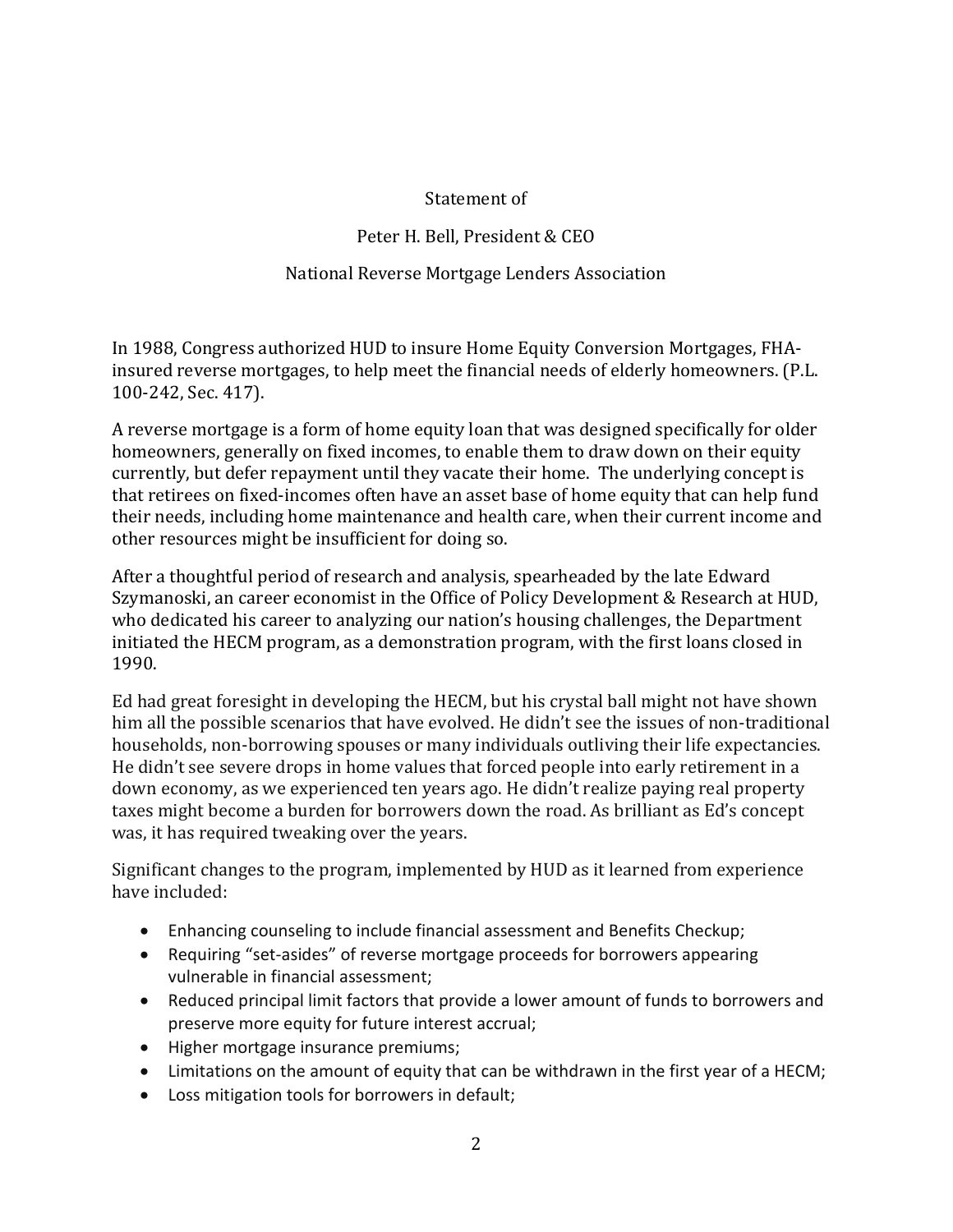• Protections for non-borrowing spouses.

Since the HECM program's inception, over a million homeowners have utilized the program to organize and manage their finances in retirement. Most have been successful; that is the HECM enabled them to remain in their home until they passed away. Others have remained in their homes until it was no longer physically possible for them to do so and then moved in with family or to a care facility.

The HECM is a highly misunderstood instrument. There is a lot of angst and concern about reverse mortgages. There are a lot of misconceptions about the product. There are a lot of misperceptions about the mandatory counseling. There are a lot of misunderstanding of regulatory requirements governing lenders and lender motivations. There are a lot of misconceptions about what HUD has and has not done, and what it could and should do with the HECM program. There is a dearth of publicly available information on loan terminations, an item called for in the Waters-Heck legislation under development, and a step forward NRMLA supports.

Just yesterday, FHA issued two mortgagee letters to address some of the shortcomings in its procedures that had adversely impacted non-borrowing spouses seeking to sustain themselves in their homes. I believe this new guidance will address many of the issues that have led to this hearing.

It is NRMLA's objective to shed light on this subject and share knowledge. The housing wealth of older home owners, the home equity possessed by U.S. homeowners over 62 years old, estimated to be \$7.1 trillion, is an essential resource for addressing our nation's looming aging and longevity crisis. The products our members offer seek to make that resource available to homeowners.

#### Misperception of Lenders' Requirement & Motivations

There is a widespread notion that lenders are looking to take advantage of unsuspecting borrowers. Critics and some consumer advocates express a belief that lenders actually want to foreclose. This is misguided; lenders are in the business of making loans, not owning real estate.

Foreclosure is oftentimes the routine manner of terminating a reverse mortgage transaction. When a borrower passes away and the loan balance exceeds the value of the home, there is little incentive for the heirs to take any other action. In other cases, there is no next of kin able to step in and handle a property disposition or payoff. Lenders must also act within HUD specified time frames in handling foreclosures, inhibiting their flexibility to work with borrowers in default. (A Mortgagee Letter issues earlier this week will now provide flexibility in some case.)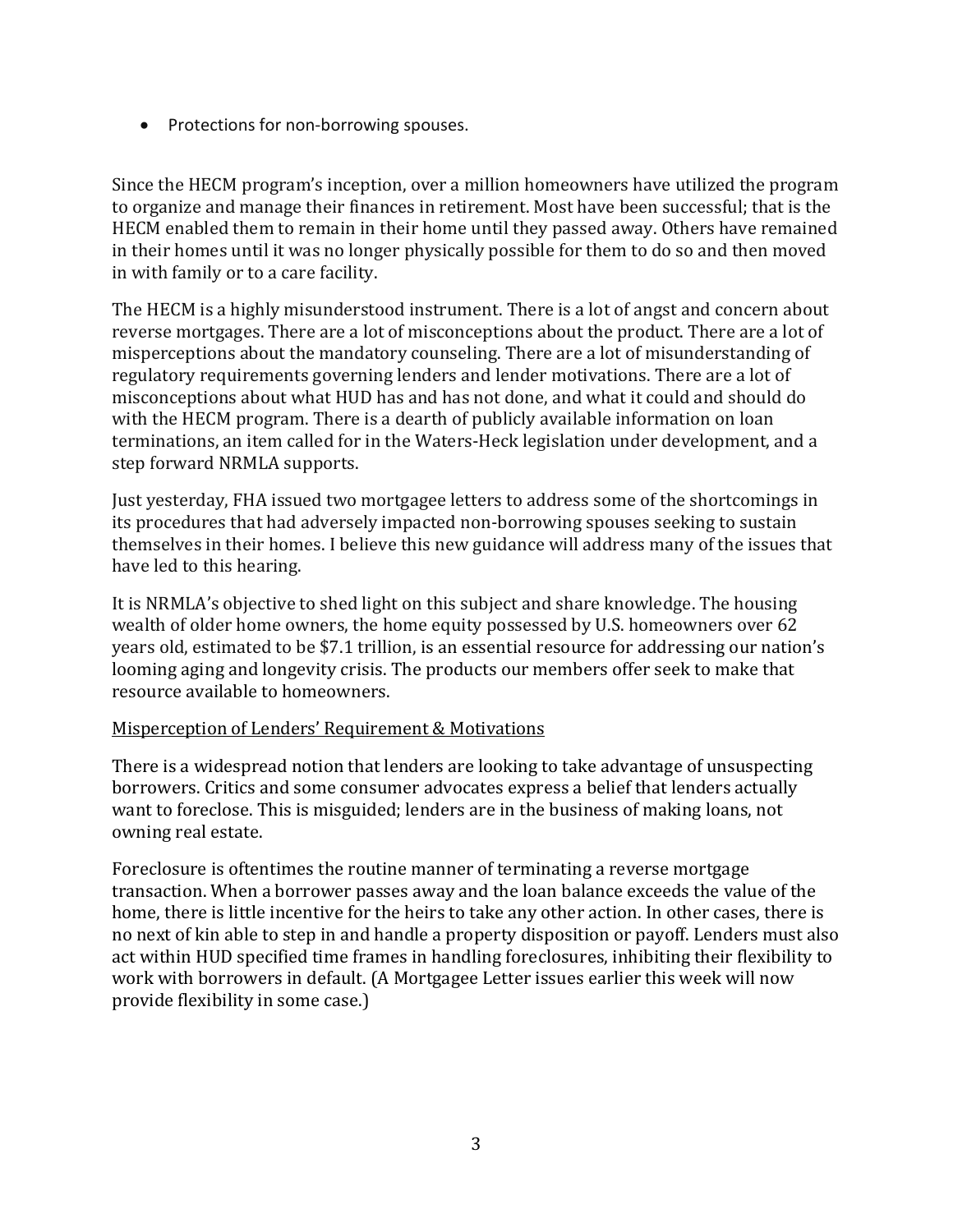Over half of the foreclosures, according to data we've collected from two major servicers, are attributable to death of the borrower. Another 15% is attributable to non-occupancy, typically due to the borrower moving in with family elsewhere or into a care facility.

Under 7% are due to tax and insurance defaults. In a HECM, when a borrower fails to pay their real estate taxes, property insurance or homeowner association dues, the loan servicer steps in and advances those funds on their behalf. At that point, they are in default on the loan.

To prepare for this hearing NRMLA collected data from two major servicers with significant HECM portfolios. Both are third-party sub-servicers that handle HECMs on behalf of multiple lenders. Both reported on loans that had not yet been eligible for assignment to HUD.

The first servicer looked at a portfolio of 329,752 HECM loans. Of that, 18.1% or 70,220 loans, went to foreclosure. However, over 75% of those were due to death and/or non occupancy of the home by the borrower. Only 5% of the loans in this portfolio ended up in foreclosure due to a tax and insurance default.

The second servicer, reporting on a portfolio of 179,341 HECM loans, found that 22% or 39,431 loans went to foreclosure, but of those 50.3% were due to the death and another 15.3 % to the non-occupancy of the borrower. It appears in the second portfolio that only 7.5% of foreclosures were due to a tax and insurance default.

It is interesting to note for comparison purposes that in looking at research on defaults and foreclosures for other types of purchase and refinance mortgages, 13.6% of loans originated in 2007 ended up in delinquency. Overall, over 73% of those loans ended up in foreclosure or are persistently delinquent and likely to be foreclosed. (Source: What Fueled the Financial Crisis? An Analysis of the Performance of Purchase and Refinance Loans, Laurie Goodman and Jun Zhu, Urban Institute, April 2018)

In a HECM, loan servicers, upon advancing funds on a borrower's behalf will notify the borrower of their default and work with them on a repayment plan for the funds advanced. If the borrower fails to stay current on the repayment plan, the lender must request authorization from FHA before it may call the loan due and payable.

A HECM is occasionally blamed for being the cause of a homeowner's foreclosure for nonpayment of taxes when, in fact, if the homeowner failed to pay real estate taxes with a forward mortgage or even on a home owned free and clear with no mortgage, they would face foreclosure. Furthermore, with the HECM servicer advancing funds on the borrower's behalf and willing to work out a repayment plan that can be spread out over five years (current rule; previously HUD rules limited plans to two years), HECM borrowers actually have an additional safeguard not available to other homeowners who fail to pay their taxes.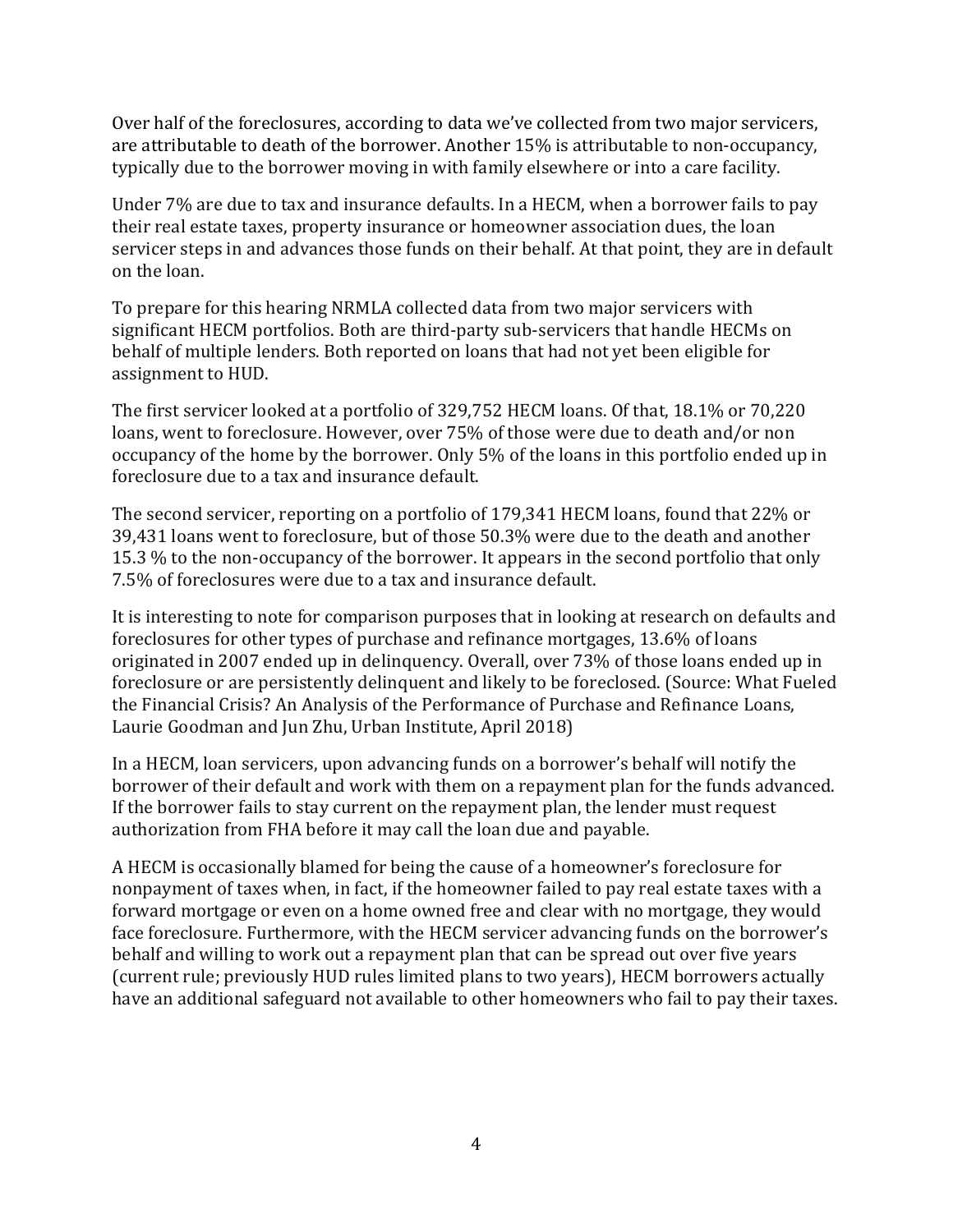In doing a fair assessment of reverse mortgages and their impact on individual borrowers, it is important to look not only at the end results, but also the circumstances they faced at the time of loan origination.

In many cases, particularly HECMs originated before the industry and HUD fully understood the need to include a financial assessment as part of reverse mortgage origination, the borrower was overburdened with mortgage payments and, oftentimes, consumer debt payments, at the time of origination. Falling behind on these obligations, they faced losing their home because their income was insufficient to make all the payments. The reverse mortgage enabled them to get rid of the monthly payments required by their "forward" mortgage, providing an opportunity to focus on their other expenses and needs.

The elimination of a monthly mortgage payment, coupled with the information that prospective borrowers gain from the Benefits Checkup and other topics discussed during the mandatory counseling session, are enough to get homeowners back on track and preserve their ability to remain in their homes. In fact, the large majority of HECM borrowers remain in their homes until they pass away.

Another sizable cohort of HECM borrowers leave their homes before passing away because health conditions or an inability to further maintain the home force them to move in with a family member or enter a care facility. If the balance on the HECM at that point exceeds the market value of the home, borrowers will simply let the home go to foreclosure. Similarly, when there is no next of kin to step in and handle a sale of the home, the loan will go into foreclosure. These are the loans that result in non-occupancy.

As far as loans to borrowers with non-borrowing spouses, much of this practice occurred during the Great Recession ten or eleven years ago. Critics blame it on lenders seeking higher remuneration for larger balances. In reality, it was often requested by borrowers needing to obtain a higher amount of loan proceeds, because that was necessary to pay off their existing indebtedness and sustain them in their home.

It is important, as I stated earlier, to understand the particular circumstances and situation upon origination to determine whether the outcome from a HECM has been beneficial or detrimental to a homeowner. There is a tendency by some to jump to the conclusion that something is wrong with the HECM program or the lenders who participate, but that is a simplistic response that fails to dive deeper into the matter and examine what is truly happening.

In the balance of this testimony, I will try to address the questions raised in the subcommittee's letter of invitation.

(1) What is your assessment of the recent proposed legislative and administrative changes to the HECM program that were included in HUD's recently released housing finance proposal?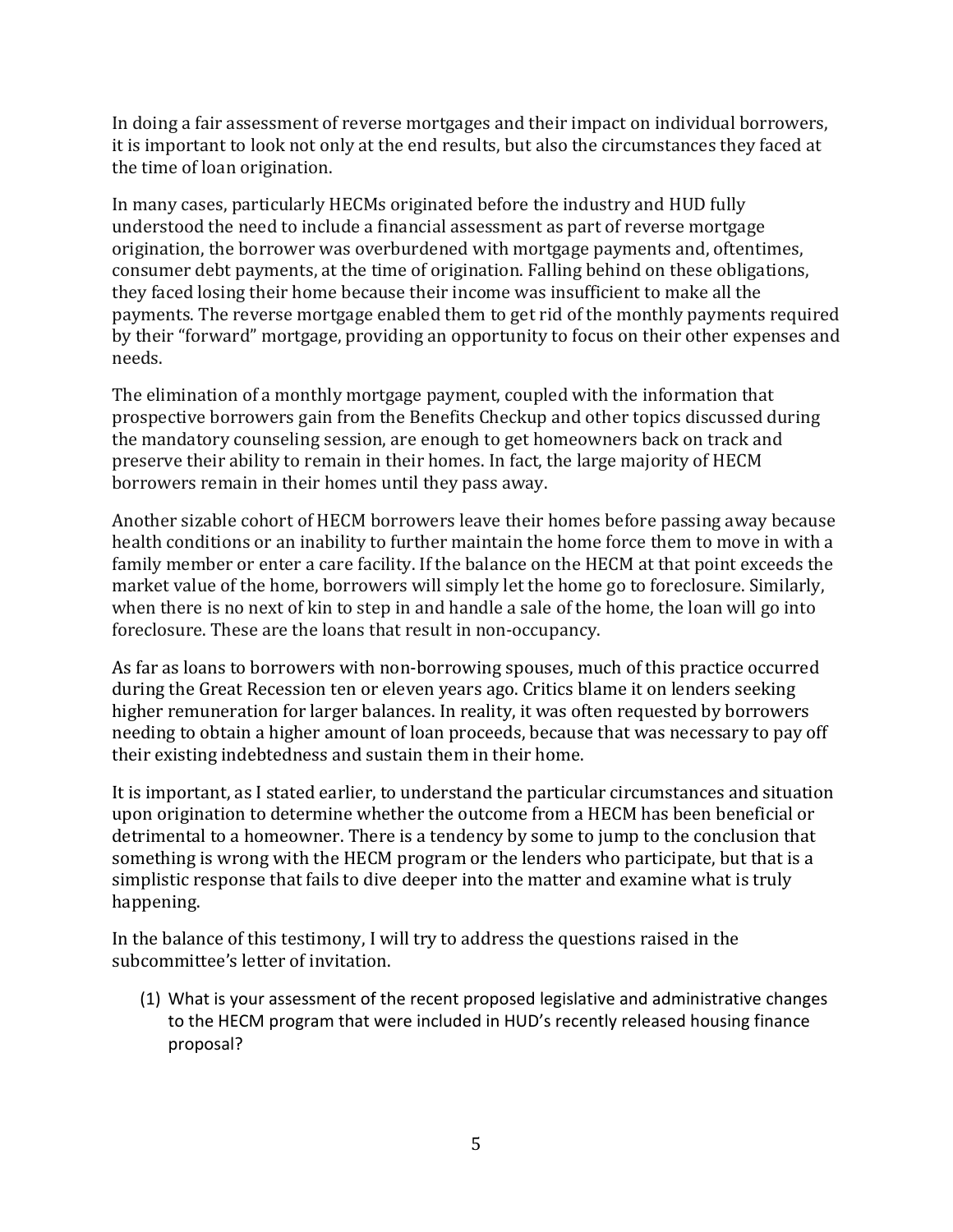Proposal to Eliminate the HECM Single National Limit and Replace it with Area-by-Area Limits

The single national loan limit for HECM borrowers was first introduced in a bill by Chairwoman Waters (HR 1852) in 2007. That bill made several changes to HECM including setting the HECM loan limit at the GSE conforming loan limit. The committee report then noted:

"Also provides for a uniform nationwide mortgage loan cap on FHA reverse mortgage loans, equal to the GSE conforming loan limit [thus eliminating the local median home price determination otherwise used for Section 203(b) loans]."

This provision was adopted into law as part of the 2008 Housing and Economic Recovery Act (HERA). The Act also raised GSE loan limits in high cost areas up to 115% of the local median home price – not to exceed 150% of the GSE conforming loan limit. Subsequent increases in the GSE limit have raised the HECM single national limit, as well.

There were compelling reasons the change from area-by-area limits to a single national loan limit was made.

A primary reason is that area-by-area limits are a concept that was created for a specific purpose on the FHA "forward" mortgage programs. In the FHA "forward" mortgage program, the goal is to empower middle-income consumers, particularly first-time homebuyers, to purchase an equivalent home in any market across the country. That equivalent home costs more in Los Angeles than it does in St. Louis, for example. Hence, the differential with maximum mortgage amounts for specific areas.

In a HECM, on the other hand, a homeowner is accessing home equity, their own housing wealth that they have accumulated over the years by paying down a mortgage and utilizing those funds, to age in place. The costs of aging, whether they include purchasing durable medical equipment, paying for prescription medicines, covering Medicare supplement premiums, etc. do not differ much from one geography to another.

Area-by-area loan limits penalize homeowners who have improved and maintained their homes over the years and have accumulated more equity as a result of higher home values. For example, at current rates and policies, a 70 year-old homeowner in St. Louis with a home worth the Area Limit for FHA forward mortgages of \$317,000, would receive approximately \$159,000 from a HECM at today's rates. A 70 year-old owner of a \$425,000 home would be able to receive approximately \$215,000.

If the area-by-area limits were used for these two homeowners, they both would be able to receive only the \$159,000 amount.

With longevity increasing and aging getting ever more expensive, homeowners need to be able to access as much of the accumulated wealth that they have built up (saved, in effect) in their homes as they can.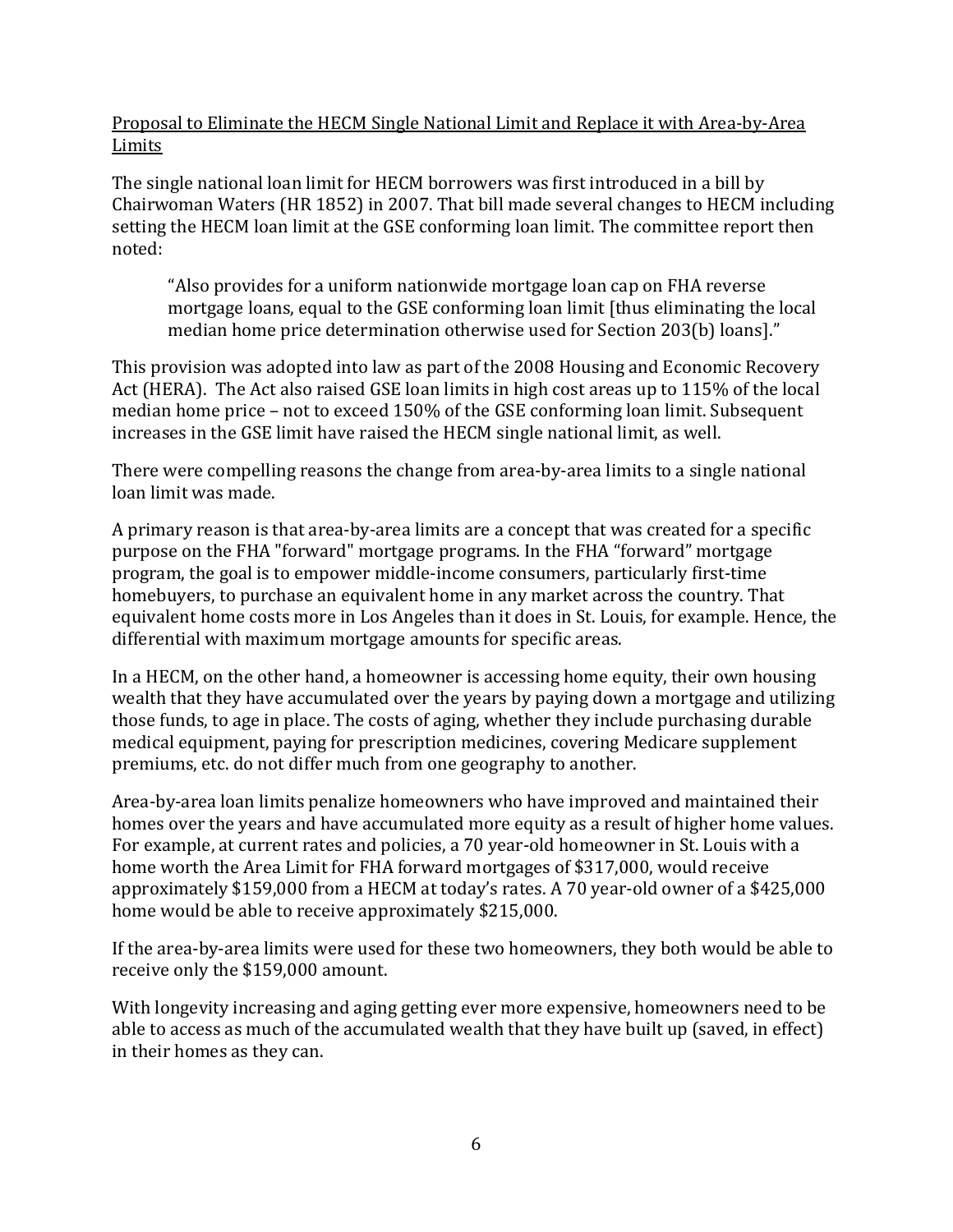Applying the forward mortgage concept of "area limits" to a financial resource (HECMs) created for a completely different population at a completely different time of their life would be ill-advised. This discussion took place in the Committee when the single national limit was enacted in 2007-2008 and that provision should remain in place.

#### Proposal to Eliminate HECM to HECM Refinance Loans

There has been concern that refinancing borrowers from one HECM into a newer HECM with a larger principal limit is problematic. Besides increasing the potential balance that FHA insures, short-term refinancing causes payoffs of existing HECMs quicker than investors expected, diminishing their appetite for purchasing HECM-backed securities.

HUD's response has been to propose simply doing away with such refinances. This is overkill.

There are numerous instances where refinancing a HECM makes sense. There are other ways to address this issue.

As a borrower becomes older, their property gains value and/or interest rates go down, a higher principal limit (the amount that can be borrowed on a HECM) can become available. This is useful in numerous situations.

For example, a borrower who takes out a HECM at age 68, might find that they need more cash available ten years later when their health care costs increase or they need additional funds to pay for real estate taxes or property upkeep. If their property has gone up in value to support a higher loan amount, they should be able to access it. If access to more funds helps avoid a tax or insurance default, or helps a senior receive care at home, that option should be available.

A HECM to HECM refinance could also be a mitigation tool for borrowers in default or for non-borrowing spouses who would like to place themselves into a borrower position. Having this option available, in many cases, can protect the FHA insurance fund from having to pay a claim.

To discourage churning of HECM loans, FHA should implement requirements for seasoning before a loan can be refinanced and deploy a net benefit test to make sure that a homeowner is getting a financial benefit commensurate with the costs of a refinance. The industry has tried to implement these provisions on a voluntary basis, but they will be far more effective if required by HUD.

(2) Why is there a dearth of private reverse mortgage products available?

This is an outdated question. Over the past two years, proprietary reverse mortgages have been brought to market by several major reverse mortgage lenders.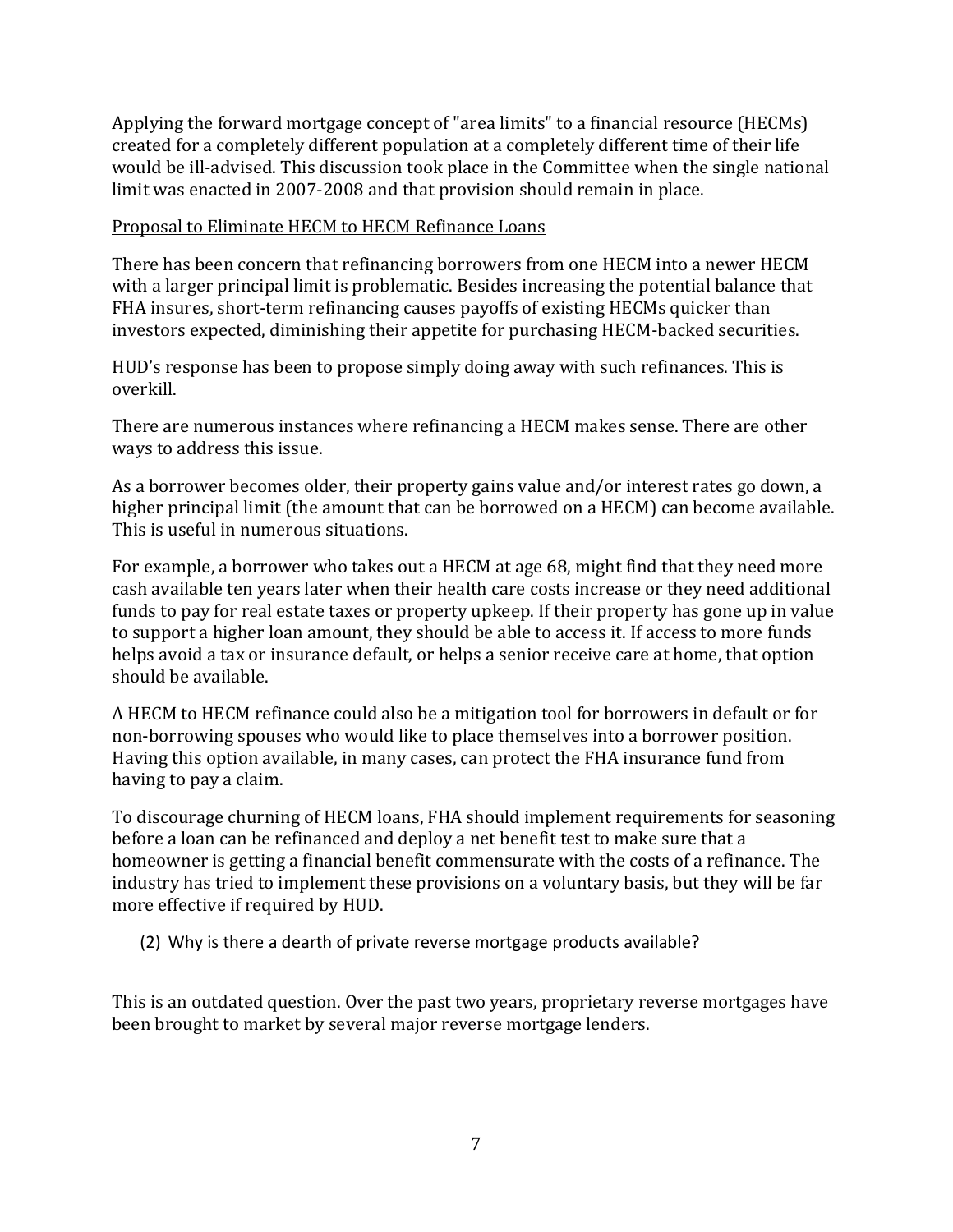However, these products typically have to be approved by each state in which they will be offered, a process that is expensive and time-consuming for lenders, so the tendency is to offer them in the most active markets first. All offerors of these products are at work seeking approval for additional states.

Proprietary products have typically been utilized on higher value homes than HECMs, with more affluent borrowers. They are now beginning to be used for condominiums that do not meet HUD's requirements.

(3) How has HUD addressed some of the aggressive marketing tactics, including the impact of celebrity endorsers, that have been problematic?

I believe this is more the responsibility of CFPB and FTC than HUD. That being said, HUD does monitor lenders for performance, including their consumer communications. CFPB also audits lenders for compliance and has taken several enforcement actions for wrongful advertising.

As far as celebrity spokespersons, that is a fact of life in how advertising is conducted in America. Having a celebrity in a commercial for reverse mortgages is no different than featuring Dennis Quaid in ads for e-Insurance, Sally Fields for the dietary supplement Boniva, or Julia Roberts for Lincoln-Continental autos. The ads are designed to draw the viewers attention. It is not expected that consumers act because the celebrity told them to.

(4) How diverse is the reverse mortgage industry, and what is being done to promote increased diversity in the industry?

This is not an area in which NRMLA has focused, so my answers can only be observational. Our members come from a variety of ethnic and cultural backgrounds. I only see our members' employees who attend our conferences and participate in our activities, not those working in operational roles at their offices around the country. One observation I would make is that the ratio of women to men participating in this field far exceeds many other areas of commerce.

NRMLA, in an informal manner, does seek to broaden inclusiveness in our industry by attending and speaking at programs offered by other associations, including the Asian Real Estate Association, Latino organizations like National Council of La Raza, and trade associations serving minority professionals, to discuss the opportunities that exist in our field.

(5) How has HUD responded to the issues of nonborrowing spouses?

While it can be argued that HUD has not moved quickly enough on this topic, the rules they put in place to provide the Mortgagee Optional Extension sought to address this situation for the legacy cases that exist. As of earlier this week, HUD has issued a Mortgagee Letter updating those procedures to provide more flexibility for HECM loan servicers and nonborrowing spouses to work together on such cases. This is a major step forward.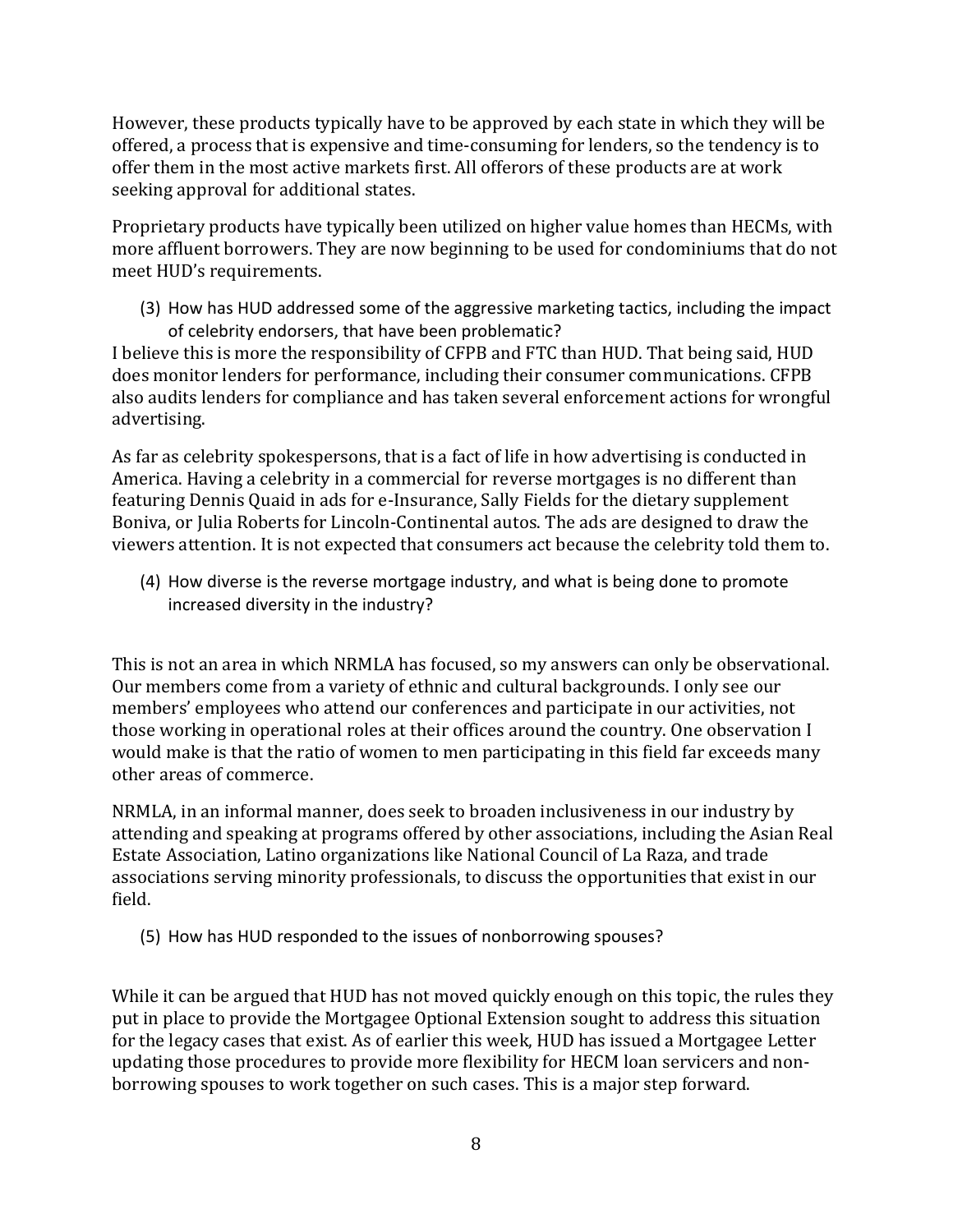Also, HUD has had a policy in place the past few years that enables an eligible nonborrowing spouse to remain in the property after the borrower is deceased.

(6) Can you comment on reports of predatory targeting of minority homeowners in the context of the HECM program?

As in many businesses, there might have been some brokers or originators that have targeted such communities, but they would be the exception, not the norm. In fact, of the companies that appeared to concentrate their marketing on minority neighborhoods as pointed out by the recent USA Today article, few remain in business.

However, on this topic, it is also important to, once again, look at the circumstances of loan origination. It is conceivable that for older homeowners in lower income neighborhoods living on limited fix income, a HECM might have been the best credit option available. Limited, fixed incomes might have rendered some homeowners unacceptable for other credit instruments. Homes that require repairs might be ineligible for other types of financing, whereas the HECM program has mechanisms for carrying out home repairs in conjunction with obtaining the loan.

(7) Can you comment of the financial stability of the HECM loan portfolio and its relation to the FHA's Mutual Mortgage Insurance (MMI) Fund?

The annual scoring of the HECM program in the FHA actuarial report has fluctuated tremendously in recent years. To some extent, this might be because we are using the wrong metrics.

Determining the net present value of cash flows for all outstanding HECMs, as is done in that analysis, requires a high degree of speculation on how long borrowers will remain in their homes, at what pace they will draw down their available funds, how home price appreciation will perform, what will interest rates be and what will the federal cost of funds be? All these factors must be projected out for thirty years, a highly speculative process.

Just to look at one factor, for instance, if interest rates don't rise at a rate as projected (which has been the experience in recent years), the projected compounding of higher rates will distort the actual bottom line adversely.

Furthermore, the consultants that have developed reports for HUD have not always taken into account the impact of programmatic changes that HUD has undertaken and have had a positive effect on the program. They are working with outdated information and projecting new losses on historical losses, failing to recognize the impact of changes. For example, financial assessment has had a beneficial effect in lessening defaults for property charges, but that has not necessarily been reflected in the actuarial analyses. HUD's appraisal review requirements will also have an impact that it is too soon to quantify.